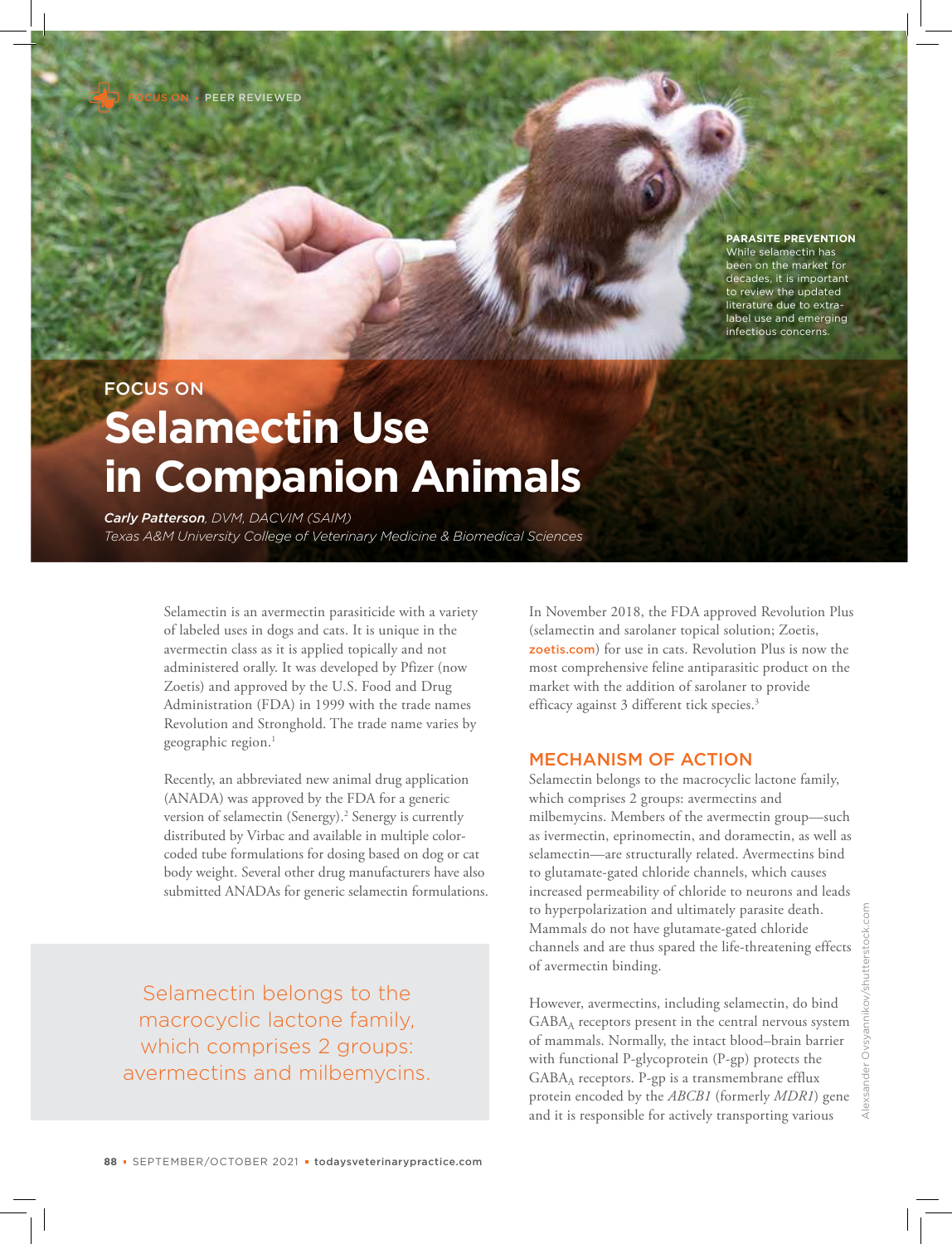xenobiotics out of the central nervous system.<sup>4</sup> However, some dogs have a genetic defect (*ABCB1-1∆*) that results in nonfunctional P-gp and increased risk for various adverse effects associated with excessive P-gp substrate drug concentrations in the central nervous system (**BOX 1**).<sup>5</sup> The Washington State University Veterinary Clinical Pharmacology Laboratory genotypes dogs via a blood sample or cheek swab; samples can be submitted via veterinarian, or owners may send samples to the laboratory directly (vcpl. vetmed.wsu.edu). Dogs that are homozygous for the *ABCB1-1∆* mutation therefore cannot be treated with extra-label doses of ivermectin, as may be used for conditions such as demodectic mange. It is important to note that the labeled doses of FDA-approved heartworm prevention products are safe, even in homozygous mutant dogs.

Since selamectin is available only in a topical formulation, it is not as subject to significant oral overdose potential as may be seen with other avermectin products.<sup>4</sup>

#### **EFFICACY**

See **TABLE 1** for a summary of the labeled indications for selamectin in dogs and cats.

Various field studies have demonstrated selamectin's efficacy in treating flea infestations,<sup>7</sup> heartworm disease,<sup>8</sup> and ear mites in dogs and cats,<sup>9</sup> as well as sarcoptic mange in dogs.<sup>9</sup> Another study demonstrated selamectin's efficacy against adult roundworm and hookworm infections in cats.<sup>10</sup> In dogs, Revolution (selamectin) has a label for controlling tick infestations due to *Dermacentor variabilis*. 11

As nontraditional pets grow in popularity, veterinarians are faced with treatment decisions in species for which

#### **BOX 1 Breeds With Documented**  *ABCB1-1*∆ **Mutation<sup>6</sup>**

- Collies
- **Australian shepherds**
- **Shetland sheepdogs**
- Old English shepherds
- German shepherds
- **Long-haired whippets**
- **Silken windhounds**
- **Mixed-breed dogs**

there are little to no pharmacologic data. While extra-label provisions allow veterinarians to select empiric treatments, the lack of data and overall understanding of adverse effect profiles of commonly used drugs can lead to treatment failures or even death. Veterinarians must follow all requirements for extralabel drug use as set forth by the FDA and rely on the limited studies available for the best-informed drug decision making. Several of these studies involving guinea pigs and rabbits are highlighted below.

#### Guinea Pigs

The most common ectoparasite infesting guinea pigs is the skin mite *Trixacarus caviae,*<sup>12</sup> which causes intense pruritus. However, there is a dearth of feasible topical treatment options for these easily stressed animals. A clinical trial investigating a single topical dose of selamectin versus a one-time subcutaneous injection of ivermectin found that both treatments were successful at eliminating *T caviae* mites. The authors concluded that the convenience of the single topical dose of

### **INDICATION DOGS CATS** Prevention and control of flea infestations (Ctenocephalides felis) The Yes Yes Yes Yes Yes Yes Prevention of heartworm disease caused by Dirofilaria immitis and the Manus Yes Yes Yes Yes Treatment and control of ear mites (Otodectes cynotis) The Manus Control of the Yes Yes Yes Yes Yes Treatment and control of sarcoptic mange (Sarcoptes scabiei) Treatment of Monocomusic Monocomusic Monocomusic Mo Control of tick infestations due to Dermacentor variabilis Yes No Treatment and control of roundworm (Toxocara cati) No No Yes Treatment and control of hookworm (Ancylostoma tubaeforme) No Wessex No Yes

#### **TABLE 1 Labeled Indications for Selamectin in Dogs and Cats**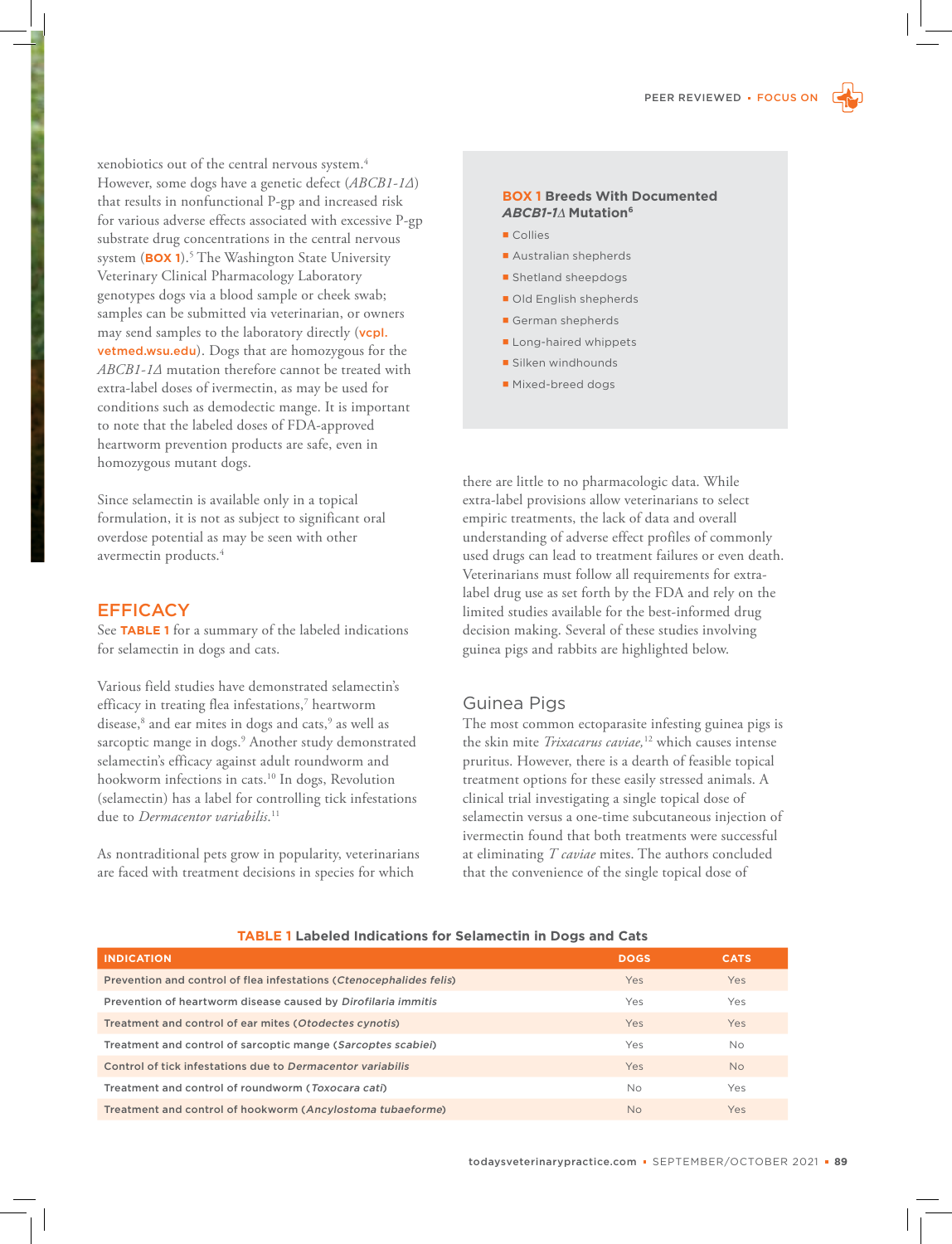*Cheyletiella* mites, colloquially known as "walking dandruff," usually cause pruritus, scaling, and subclinical disease in rabbits.

> selamectin made it the top treatment modality option.<sup>13</sup> Based on the study protocol, a single dose of 15 mg/kg is recommended.

#### Rabbits

*Cheyletiella* mites, colloquially known as "walking dandruff," usually cause pruritus, scaling, and subclinical disease in rabbits. These nonburrowing mites are zoonotic, which makes them especially relevant to rabbit owners.<sup>14</sup> However, there are no FDA-approved products labeled for *Cheyletiella* in rabbits; veterinarians must extrapolate dosing of existing parasiticides based on available literature. Like guinea pigs, rabbits are easily stressed, making the ease of administration with selamectin's topical formulation an important factor when formulating treatment protocols.

A team of researchers in South Korea treated 23 *Cheyletiella*-infested rabbits with a single dose of selamectin at 12 mg/kg and found all rabbits were

mite-free at the end of 5 weeks.<sup>15</sup> A retrospective study of cheyletiellosis treatments in pet rabbits examined medical records for various treatment protocols and divided the rabbits into 3 groups.<sup>16</sup> Rabbits were treated with subcutaneous ivermectin alone, a combination of subcutaneous and oral ivermectin, or topical selamectin. The authors concluded that all 3 protocols were effective and safe for use, although the group receiving the combination of subcutaneous and oral ivermectin trended toward lower efficacy.

Textbooks and formularies may advocate particular products for flea control in rabbits; however, veterinarians must realize there is very little in the literature regarding actual pharmacokinetics and safety. A group of researchers at Kansas State University investigated the pharmacokinetics, efficacy, and adverse effects of 2 selamectin doses (10 mg/kg or 20 mg/kg) on flea-infested New Zealand white rabbits. Based on the flea populations in the rabbits, the study concluded that selamectin was rapidly absorbed transdermally and a dosage of 20 mg/kg applied every 7 days was recommended for treating flea-infested rabbits.<sup>17</sup> While the study provides some evidence as to actual drug concentrations in that particular population of rabbits, there are no data on long-term safety of multiple selamectin applications in rabbits.

### REVOLUTION PLUS

Revolution Plus, a selamectin and sarolaner topical solution, provides coverage against a variety of important parasites in cats. **TABLE 2** summarizes how

| <b>INDICATION</b>                                                                       | <b>REVOLUTION</b><br>(SELAMECTIN) | <b>REVOLUTION PLUS</b><br>(SELAMECTIN AND SAROLANER) |
|-----------------------------------------------------------------------------------------|-----------------------------------|------------------------------------------------------|
| Prevention and control of flea infestations (Ctenocephalides felis)                     | Yes                               | Yes                                                  |
| Prevention of heartworm disease caused by Dirofilaria immitis                           | <b>Yes</b>                        | Yes                                                  |
| Treatment and control of ear mites (Otodectes cynotis)                                  | Yes                               | <b>Yes</b>                                           |
| Treatment and control of sarcoptic mange (Sarcoptes scabiei)                            | Yes                               | Yes                                                  |
| Control of tick infestations due to Dermacentor variabilis                              | Yes                               | Yes                                                  |
| Treatment and control of roundworm (Toxocara cati)                                      | Yes                               | <b>Yes</b>                                           |
| Treatment and control of hookworm (Ancylostoma tubaeforme)                              | Yes                               | Yes                                                  |
| Treatment and control of infestation with Ixodes scapularis<br>(black-legged tick)      | <b>No</b>                         | Yes                                                  |
| Treatment and control of infestation with Amblyomma maculatum<br>(Gulf Coast tick)      | <b>No</b>                         | Yes                                                  |
| Treatment and control of infestation with Dermacentor variabilis<br>(American dog tick) | <b>No</b>                         | Yes                                                  |

#### **TABLE 2 Labeled Indications for Revolution and Revolution Plus**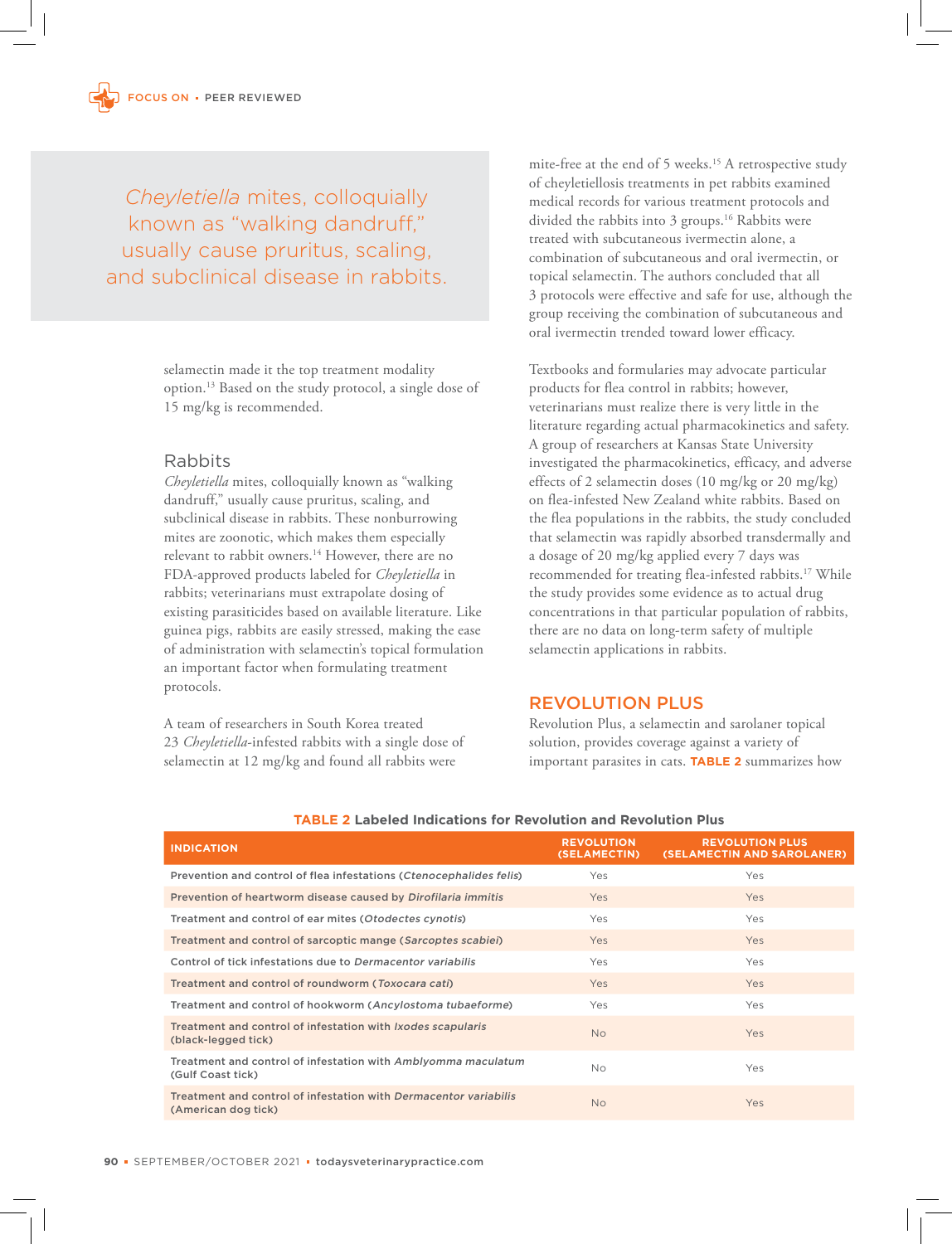the addition of sarolaner changes the overall product profile. Sarolaner is a member of the isoxazoline class, which also includes fluralaner, afoxolaner, and lotilaner.

### Ticks in Cats

Many cat owners mistakenly assume that since their pets reside strictly indoors and groom fastidiously, they are not at risk of tick infestation. Cats are also notoriously difficult to medicate (whether via oral or topical route), and many owners may balk at the idea of a regularly scheduled medication administration date with their cat. Unfortunately, recent data suggest that cats are subject to tick infestations,<sup>18</sup> including ticks that transmit zoonotic diseases, such as the black-legged tick (*Ixodes scapularis* can cause anaplasmosis and Lyme disease), the American dog tick (*Dermacentor variabilis*  can cause tularemia and Rocky Mountain spotted fever, both potentially deadly to humans), and the Gulf Coast tick (*Amblyomma maculatum* can cause spotted fever).

In a series of studies funded by Zoetis, researchers experimentally infected cats with *I scapularis, D variabilis,* and *A maculatum* and divided the cats into 2 groups: placebo or selamectin plus sarolaner. In one of the studies with *I scapularis* and *D variabilis*, another cohort of cats was treated with selamectin alone. Based on the data from all of the studies, the sarolaner– selamectin combination product was effective against the current tick infestation and prevented reinfestation with all tick species for 4 weeks. Selamectin as a sole agent did not affect *I scapularis* and provided only some efficacy against *D variabilis*. 19

#### Heartworm Disease in Cats

Heartworm disease represents another treatment challenge for many cat owners. The obstacle does not lie with product availability, as there are many commercially available preventive options; rather, as with ticks, many owners assume that their indoor-only cat is not susceptible and simply opt out or forget to treat their cat.

Feline heartworm disease is more difficult to diagnose than canine heartworm disease, and clinical signs in cats may be mistaken for respiratory or gastrointestinal disease.<sup>20</sup> While topical selamectin shields cats and dogs from heartworm disease caused by *Dirofilaria immitis*, there is mounting evidence that there are populations of *D immitis* resistant to conventional macrocyclic lactones in dogs.<sup>21</sup> The role of macrocyclic lactone

resistance and the relationship to *D immitis* are relatively unknown in cats.<sup>21</sup> Using an experimentally formulated combination of topical selamectin and sarolaner, researchers employed by Zoetis assessed the efficacy of various dosing regimens against a macrocyclic lactone–resistant strain of *D immitis*. One dose of selamectin alone or selamectin plus sarolaner was incompletely efficacious at preventing the development of a macrocyclic lactone–resistant strain of *D immitis* in this population of cats; however, administering the selamectin and sarolaner combination product for 3 consecutive monthly doses was 100% efficacious.<sup>21</sup> Ultimately, adding sarolaner to the already commercially available selamectin product did not impede selamectin's ability to prevent heartworm disease in cats*,* and this study provides another perspective for veterinarians making drug recommendations for their feline patients.

#### **CONCLUSION**

While selamectin has been on the market for the past 20 years, its daily use has evolved thanks to new studies, popular pocket pets, and emerging infectious concerns. As always, veterinarians using drugs in an extra-label manner must adhere to the FDA requirements as set forth by the Animal Medicinal Drug Use Clarification Act and diligently assess the literature for pertinent updates. New product options represent exciting new tools in the crusade against parasites in companion animals. TVP

#### **References**

- 1. Fisher MA, Shanks DJ. A review of the off-label use of selamectin (Stronghold/Revolution) in dogs and cats. *Acta Vet Scand*. 2008;50(1):46.
- 2. Food and Drug Administration. Freedom of Information Summary: Original Abbreviated New Animal Drug Application: SENERGY (selamectin). March 10, 2020. animaldrugsatfda.fda.gov/adafda/app/ search/public/document/downloadFoi/8527. Accessed March 15, 2021.
- 3. Zoetis. Revolution Plus. zoetisus.com/products/cats/revolution-plus. Accessed March 15, 2021.
- 4. Merola VM, Eubig PA. Toxicology of avermectins and milbemycins (macrocyclic lactones) and the role of p-glycoprotein in dogs and cats. *Vet Clin North Am Small Anim Pract*. 2018;48(6):991-1012.
- 5. Mealey KL, Bentjen SA, Gay JM, Cantor GH. Ivermectin sensitivity in collies is associated with a deletion mutation of the MDR1 gene. *Pharmacogenetics*. 2001;11(8):727-733.
- 6. Washington State University Veterinary Clinical Pharmacology Laboratory. Affected breeds. vcpl.vetmed.wsu.edu/affected-breeds. Accessed June 2021.
- 7. Boy MG, Six RH, Thomas CA, et al. Efficacy and safety of selamectin against fleas and heartworms in dogs and cats presented as veterinary patients in North America. *Vet Parasitol*. 2000;91(3-4):233-250.
- 8. McTier TL, Shanks DJ, Watson P, et al. Prevention of experimentally induced heartworm (*Dirofilaria immitis*) infections in dogs and cats with a single topical application of selamectin. *Vet Parasitol*. 2000;91(3-4):259-268.